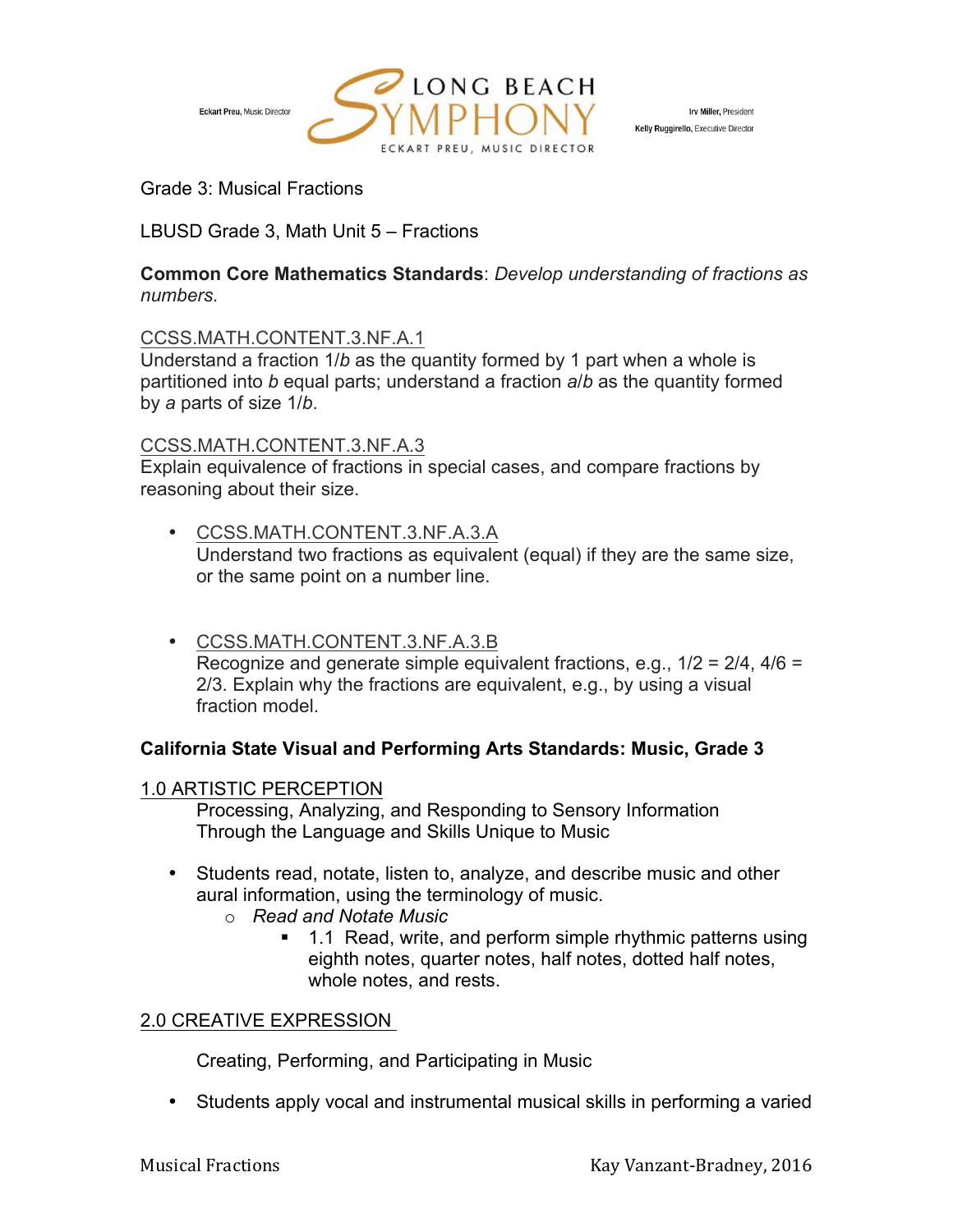

Irv Miller, President Kelly Ruggirello, Executive Director

repertoire of music. They compose and arrange music and improvise melodies, variations, and accompaniments, using digital/electronic technology when appropriate.

- o *Apply Vocal and Instrumental Skills* 
	- 2.3 Play rhythmic and melodic ostinatos on classroom instruments.

# **National Core Arts Standards for Music**

# **Grade 3 MU:Pr4.2.3**

b. When analyzing selected music, read and perform rhythmic patterns and melodic phrases using iconic and standard notation.

# **This lesson correlates with chapter 8 of** *Go Math.*

The lesson can be integrated in different ways.

- It can be taught all at once in the middle or at the end of the chapter.
- It can be used as enrichment.
- It can be broken into segments and used as introduction to the *Go Math* lessons.
- It can be used at the end of the *Go Math* lessons as additional practice.

## Lesson Sequence

- 1. Discovering fractions and relationships between fractions.
	- Distribute the fraction bar worksheet included with this lesson blank or colored.
		- o Alternatively you can use the page from *Go Math*, fraction tiles, or other fraction manipulative.
	- For this lesson focus specifically on one whole, one half, one fourth (one quarter), and one eighth.
	- Student color sections to make one whole, or use manipulatives to create whole blocks using same size tiles (1 whole, 2 halves, 4 quarter, 8 eighths).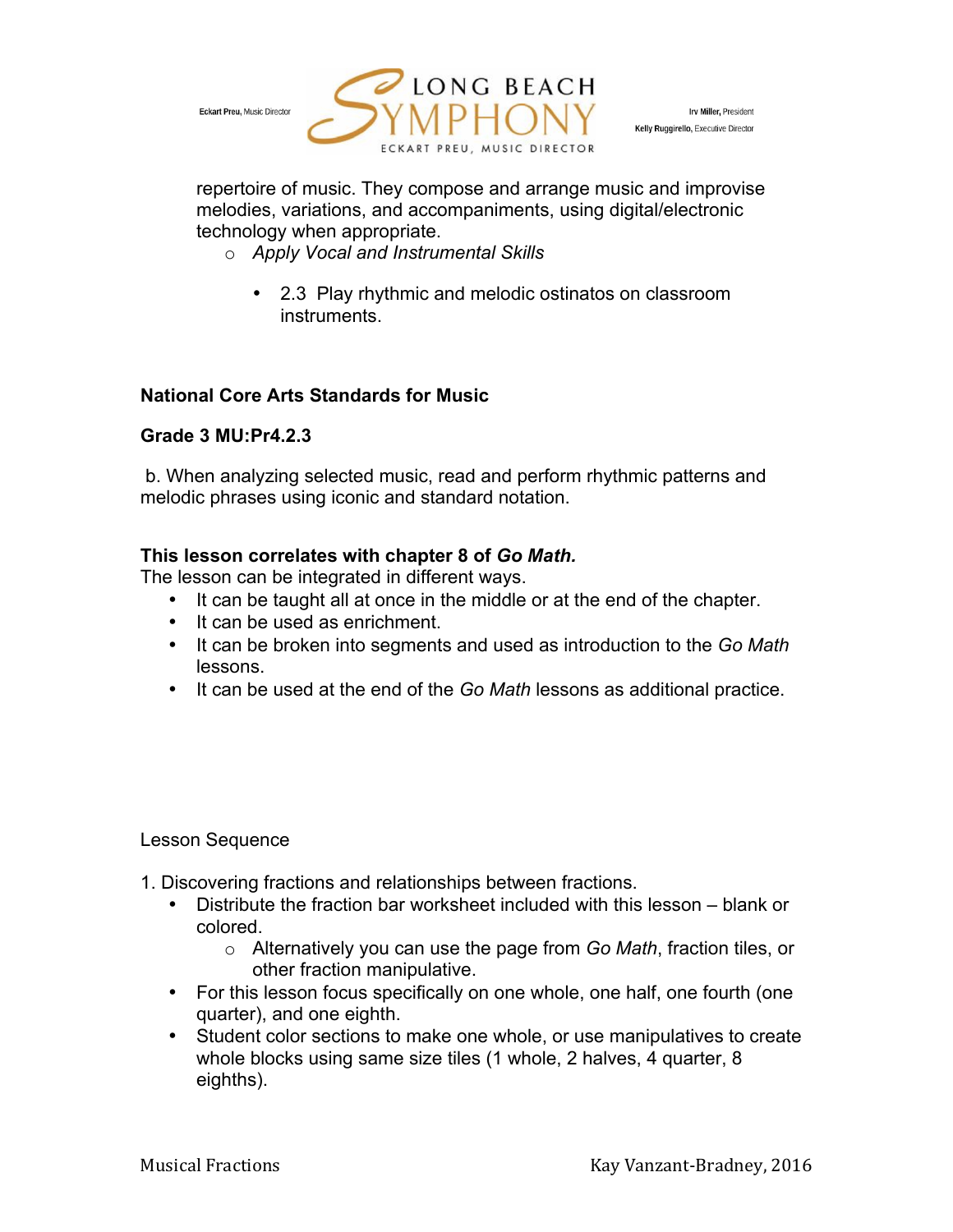

Irv Miller, President Kelly Ruggirello, Executive Director

- o Practice naming the fractions and check that students understand the relationship between the name of the fraction and number of tiles or pieces it takes to make one whole.
- 2. Music Connection
	- After students show they understand the fraction bars, explain that each one whole can be expressed musically.
		- o The one whole gets four beats. Show the one whole fraction and clap four times. Each clap is one beat. Have students clap with you.
		- $\circ$  Cover the one whole with two  $\frac{1}{2}$  tiles. Show that since it takes 2 of the ½ tiles to cover the one whole tile, each will get 2 beats, 2 claps.
			- Together clap out one tile, then clap two together.
		- $\circ$  Do the same with the 1/4 tiles, each one getting one beat, 1 clap.
		- o Experiment with different combinations of wholes, halves, and quarters.
		- $\circ$  Once the students have the beats down for the whole,  $\frac{1}{2}$ , and  $\frac{1}{4}$ , show the 1/8 tiles. Since it takes 2 of these to cover the 1/4 tile (that gets 1 beat), you will have to clap two times just in one beat. Count out the one whole as "one, and, two, and, three, and, four, and." Each word will have a clap.
		- o As additional practice you can use the sample rhythms included with this lesson.
		- $\circ$  For more fun, try clapping a selected rhythm along to a piece of music. Here are some examples that can be fun, but any piece of music that has 4/4 time will work. If you have rhythm band instruments you can also use those to play the rhythm.
			- § "Skip to My Lou"
				- https://www.youtube.com/watch?v=29C-hm6uxnA (Pete Seeger)
				- https://www.youtube.com/watch?v=Be7TFJdtwkA (Karaoke)
				- https://www.youtube.com/watch?v=NxPrsI3aAQo (Karaoke with animation)
			- § "Eye of the Tiger"
				- This one is good because it has a steady slower beat that is easy for students to keep up with.
				- https://www.youtube.com/watch?v=btPJPFnesV4
			- § "Happy"
				- https://www.youtube.com/watch?v=y6Sxv-sUYtM